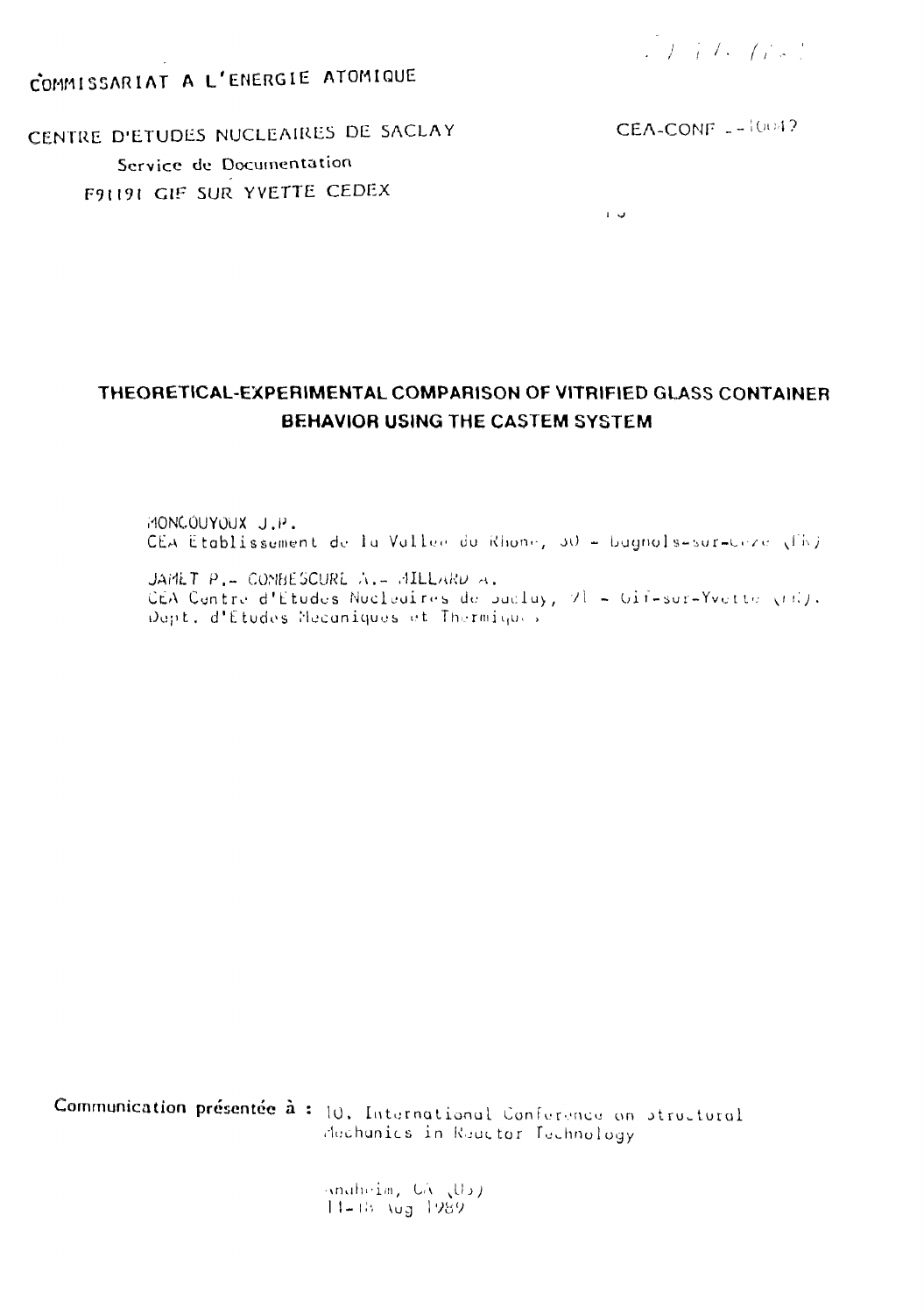التقاس

STRUCTURAL MECHANICS IN REACTOR TECHNOLOGY<br>The Anatolic Hilton, Anahami, California - August 14-15-11 (1998)

# **THEORETICAL-EXPERIMENTAL COMPARISON OF VITRIFIED GLASS CONTAINER BEHAVIOR USING THE CASTEM SYSTEM**

# J.P. Moncouyoux

Commissariat à l'Energie Atomique - CEN Valrho/Marcoule (France) - IROI/DERDCA/DRDD/SDHA

## P. Jamet, A. Combescure and A. Millard

Commissariat à l'Energie Atomique · CEN Saclay (France) · IRDI/'DEDR/'DEMT/SMTS/LAMS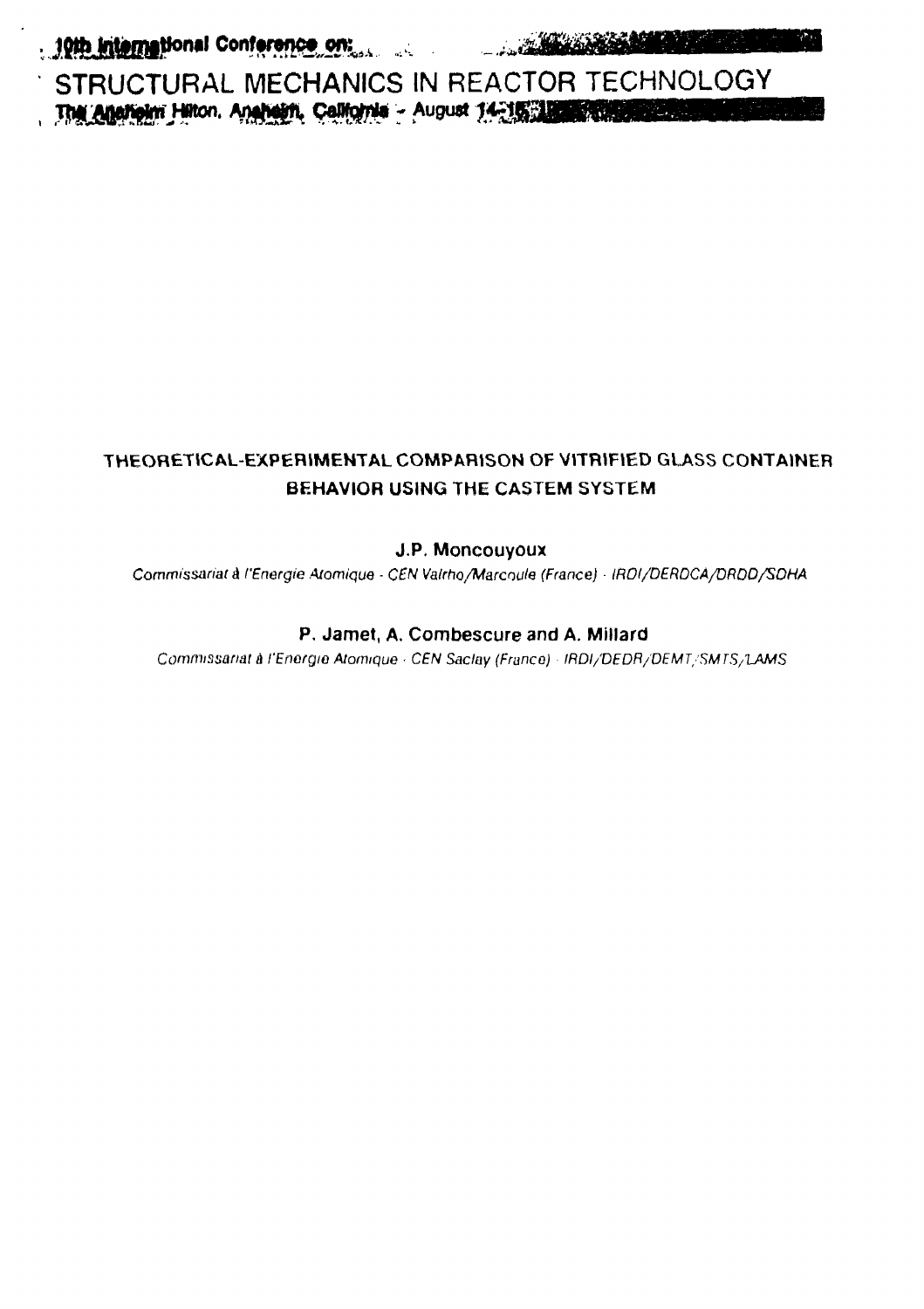## **ABSTRACT**

This paper compares theoretical prodictions of vitrified nuclear waste glass package collapse wrth experimental values in order to qualify the mathematical models describing canister déformation undur external pressure loads. After briefly outlining the program and describing the experiments performed, the paper discusses the theoretical predictions based on the INCA codo from the CEA's CASTEM system.

### **OVERVIEW**

Vitrification has been adopted in France for containment of high level liquid wastes. A vitrification unit known as AVM has been operating at Marcoule since 1978; as of November 15, 1988, AVM had solidified 1246 m<sup>3</sup> of solutions containing 214 MCi.

Two other facilities have been built by COGEMA at La Hague as part of the fuel reprocessing complex: vitrification units "R7" and "T7" will be operated with reprocessing plants UP2-800 and UP3,' respectively. R7 and T7 use a continuous vitrification process in which radioactive glass is produced at a rate of 25 kg per hour, and cast at 8-hour intervals into cylindrical metal canisters Each canister is designed to receive two 200 kg melts representing a volume of about 150 liters.

After filling, the canisters are cooled and sealed by a plasma welded metal cover. They are then decontaminated if necessary, and transferred to an interim storage facility in which they will be cooled by forced air convection for a few decades before final disposal, probably in an underground geological repository.

As part of the safety analysis to define the long term behavior of the solidified waste package, a "glass source term" is defined to include not only characterization of the containment material itself, but also of the complete waste package comprising the glass and the metal canister. Tests are conducted to determine the chemical, radiochemical, thermal and mechanical properties of the package. The investigation presented here concerned mechanical distortion of the canister under external pressure.

The total internal volume of the canister is 169.2 liters, although it contains only 150 liters of glass (Figure 1). The void at the top of the canister, with a theoretical volume of 19.2 liters, is therefore subject to deformation, e.g. under pressure loading.

Although it is obviously out of the question to store the containers in a repository without suitable protection, investigation of pressure deformation was considered a good example for developing theoretical models and qualifying them on full scale experimental mockups. Correlation of theoretical and experimental results is the only reliable qualification method to substantiate the use of such models in future safety analyses on other waste packages.

|               |         |                                                |         | The canisters are made of Z15 CN 24-13 stainless steel with the following chemical composition: |           |      |      |
|---------------|---------|------------------------------------------------|---------|-------------------------------------------------------------------------------------------------|-----------|------|------|
| Element: C    | a Silam | $\mathbf{S}$ and $\mathbf{S}$ and $\mathbf{S}$ |         | $\sim$ Cr $\sim$                                                                                | Ni i      | . Mn | Fe i |
| <b>% 0.17</b> | 0.62    | 0.01                                           | -0.03 - | 22.87                                                                                           | - 13.70 - | 148. | rest |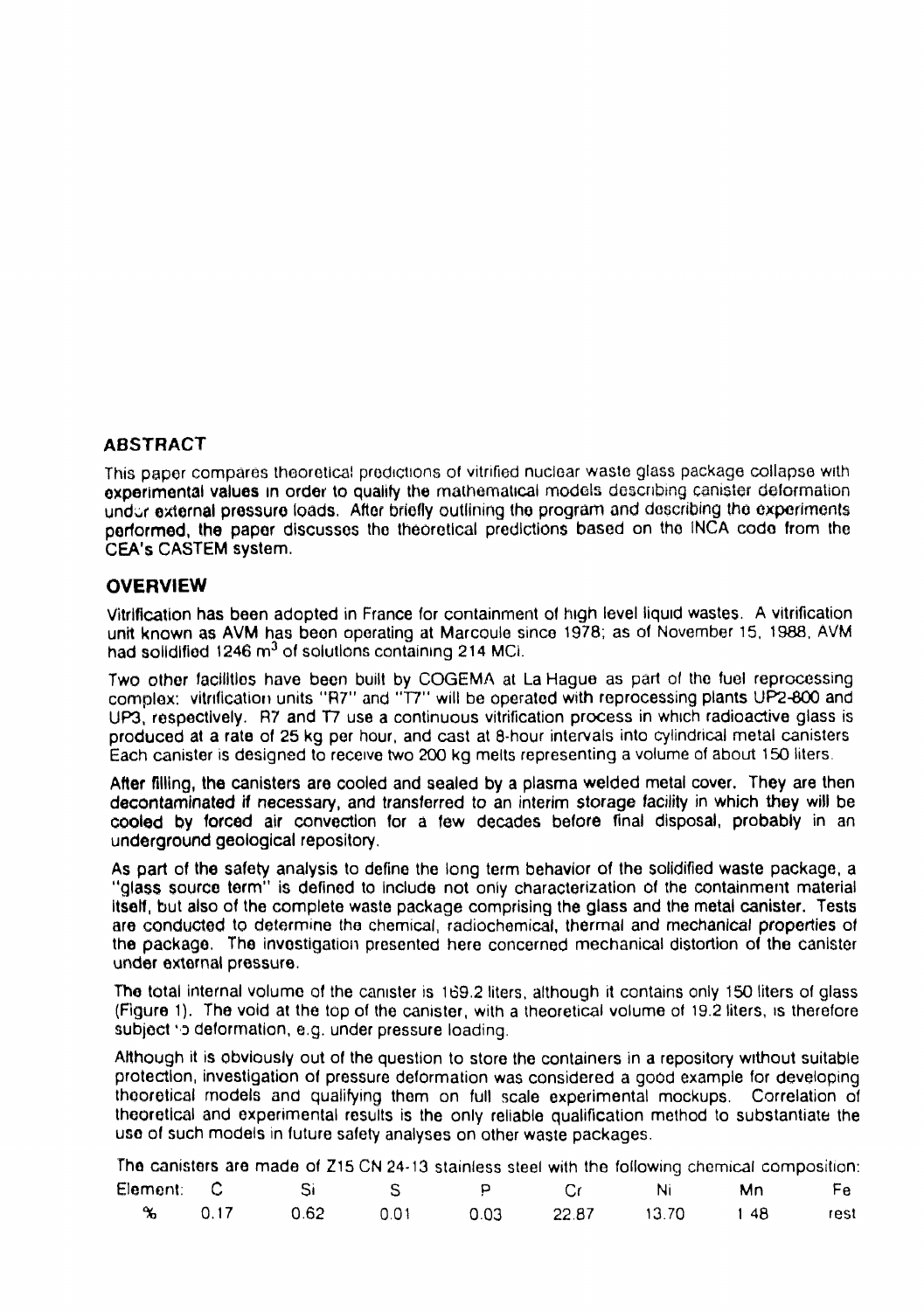Physical properties relevant to the theoretical investigation Indude the following;

| Young's modulus       | 190 MPa              |           |  |
|-----------------------|----------------------|-----------|--|
| Poisson's ratio       | 0.3                  |           |  |
| Yield stress          |                      | 330.5 MPa |  |
| <b>Rupture stress</b> | σ <sub>y</sub><br>συ | 664 MPa   |  |
| Rupture strain        | ք ս                  | 41%       |  |



The stress-strain curve is shown opposite.

Empty canister heads corresponding to the volume unoccupied by the glass (Figure 2) were tested under hydrostatic oil pressure, Results are presented here tor two of the tests conducted by the CEA/DEMT. The purpose of these two tests was to determine the collapse or failure mode and the corresponding pressure value. The principal deformation measurement was the volume variation of the cavity Inside the canister; the pressure was also recorded.

The experiment indicated a collapse load of about 28 MPa. Incipient cracking occurred at this load value on one of the two cylinders at point A of the model; the pressure reading dropped suddenly at the same time.

## **CALCULATION PROCEDURE**

For collapse calculations the structure was modeled as an axisymmetric shell using forty-frve 2-node shell elements. The CASTEM codes system was used for the analysis: GIBI for the meshing, INCA for the comparison and AUCE for post-processing.

Plasticity and large displacement were assumed for the analysis. A global plasticity model was used, I.e. instead of considering plasticity at different points through the thickness, a yield function was constructed based on efforts and bending moments applied to the shell; refer to Hoffmann et al (1973) for more details. A special control technique was used to monitor the post-buckling behavior after the pressure peak. The method consisted in adding a control equation to the equilibrium equations in order to monitor the maximum displacement and thus determine the pressure; refer to Combescure (1966) (or further information.

The calculation was performed Incrementally by increasing the pressure up to 20 MPa, then using the displacement control algorithm to the end of the calculation. The maximum sustained pressure was 30 Mpa. This was followed by a pressure reduction to 24 MPa and stiffening of the structure up to 40 MPa, where the calculation was terminated.

A special post-processor was developed to obtain the volume variation from the displacement field. The experimental and theoretical results are compared in Figure 3, showing very good agreement. The calculated and experimental deformed shells are shown in Figure 4, also showing very good qualitative agreement. Figure 5 indicates the deformation versus the pressure at point A. The rupture strain  $\epsilon_{ij}$  was reached at a pressure of approximately 25 MPa, which is fully consistent with the observed crack inception at point A at this load level.

The crack does not substantially reduce the overall stiffness of the shell, but containment integrity can no longer be ensured. In one Instance the crack appeared at the same load level as structural collapse. In this sense it may be argued that the shell is well designed, since the two failure modes occurred at the same load level.

### CONCLUSION

The Investigation showed good agreement between the behavior of an empty canister head predicted from finite-element analysis and observed experimentally. The failure mode was accurately predicted by calculation. Plastic collapse occurred at the same load level as crack inception in this test. The theoretical method may therefore be considered well qualified for use in designing canisters to withstand Bornal pressure.

### **REFERENCES**

Hoffman, A., Livolant, M., and Roche, R. (1973). "Plastic Analysis of Shells by Finite Element Method and Global Plasticity". Paper L 6/2. 2nd SMiRT Conference, Berlin.

Combescuro, A. (1986). "Static and Dynamic Buckling of a Large Thin Shell". Nuclear Engineering and Design, No 92, pp 309-354.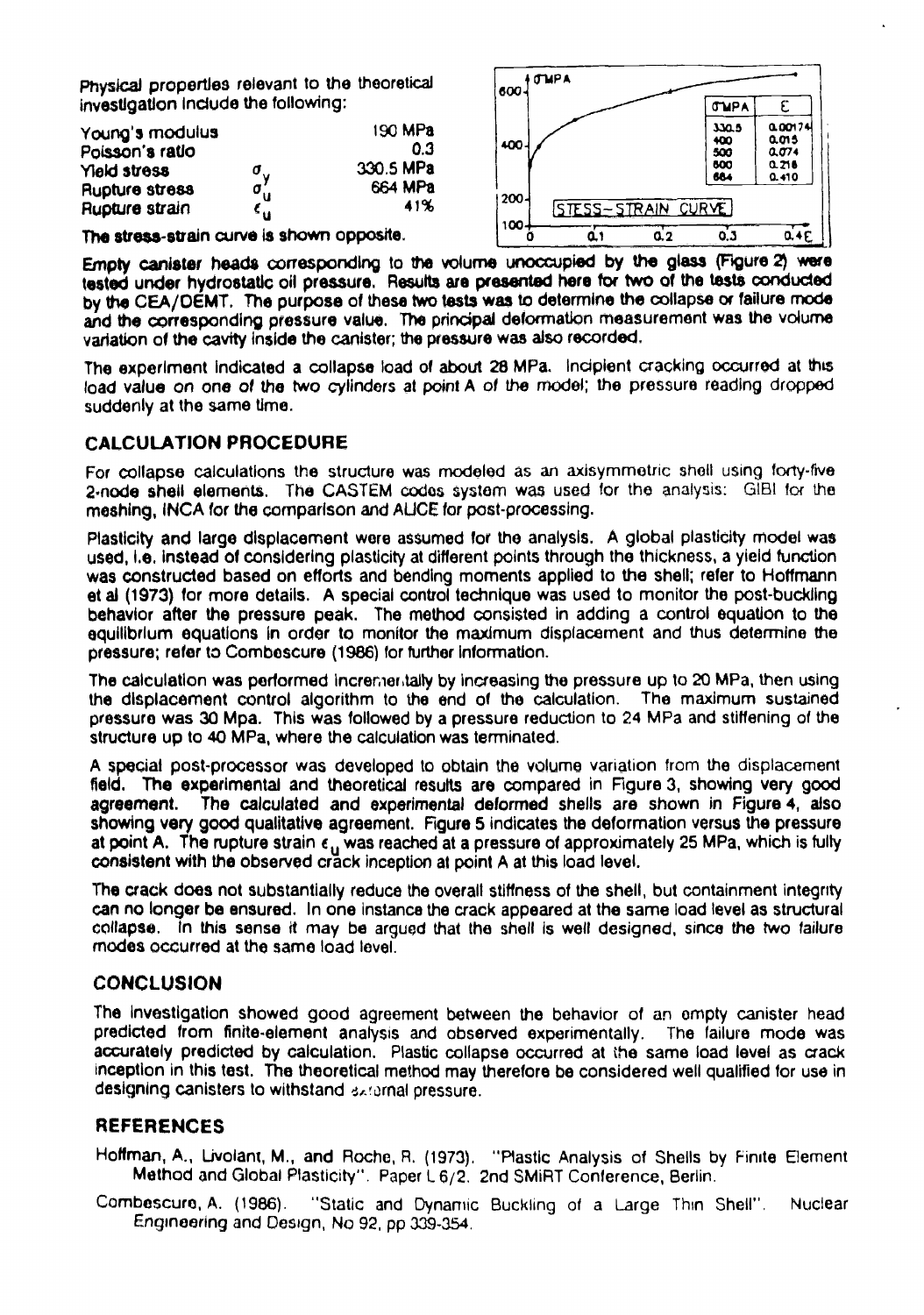

Fi. 1 - R7/T7 NUCLEAR WASTE GLASS PACKAGE. Fig. 2 - SPECIMEN GEOMETRY (Dimensions in mm).